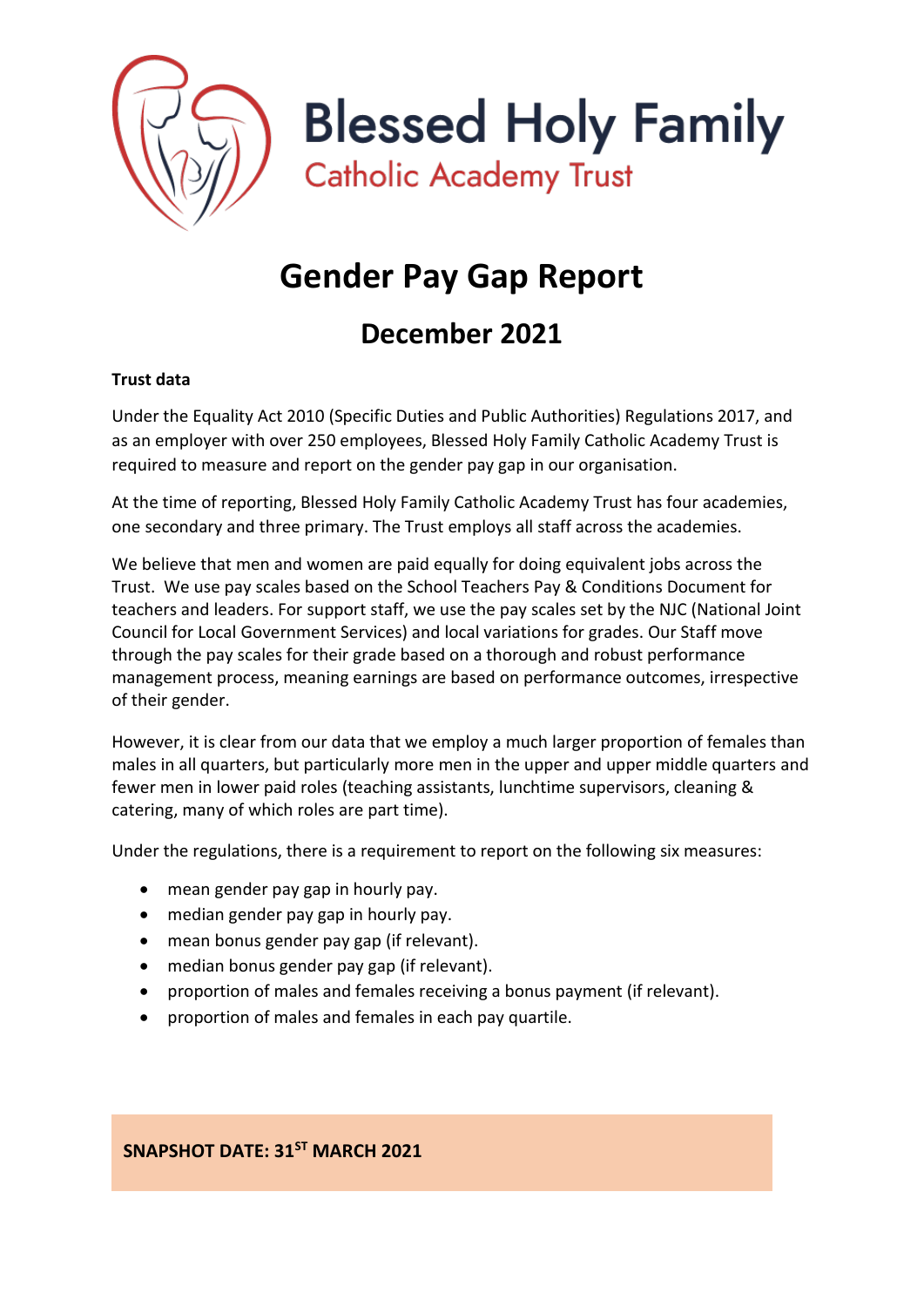

**Blessed Holy Family**<br>Catholic Academy Trust

## **All Employees**

#### **Gender balance of relevant workforce**

|                  | <b>Total Number</b> | Percentage |
|------------------|---------------------|------------|
| Male employees   |                     | 8.52%      |
| Female employees | 279                 | 91.48%     |

#### **Difference in mean and median hourly rates of pay**

|                                          | Difference in mean hourly<br>rate | Difference in median hourly<br>rate |
|------------------------------------------|-----------------------------------|-------------------------------------|
| Pay gap (% difference male<br>to female) | 18.63%                            | 34.3%                               |

#### **Difference in mean and median bonus pay**

|                                          | Difference in mean bonus | Difference in median bonus |
|------------------------------------------|--------------------------|----------------------------|
| Pay gap (% difference male<br>to female) | $-100%$                  | -100%                      |

#### **Proportion of male and female employees who were paid bonus pay**

|                  | <b>Proportion receiving a bonus</b> |
|------------------|-------------------------------------|
| Male employees   | 3.9%                                |
| Female employees | 0%                                  |

#### **Proportion of male and female employees according to quartile pay bands**

|                                                    | Q1<br><b>Lower</b> | Q <sub>2</sub><br><b>Lower</b><br>middle | Q <sub>3</sub><br><b>Upper</b><br>middle | Q <sub>4</sub><br><b>Upper</b> |
|----------------------------------------------------|--------------------|------------------------------------------|------------------------------------------|--------------------------------|
| Male (% males to all<br>employers in quartile)     | 7.6%               | 4.4%                                     | 13.2%                                    | 9.8%                           |
| Female (% females to all<br>employers in quartile) | 92.4%              | 95.6%                                    | 86.8%                                    | 90.2%                          |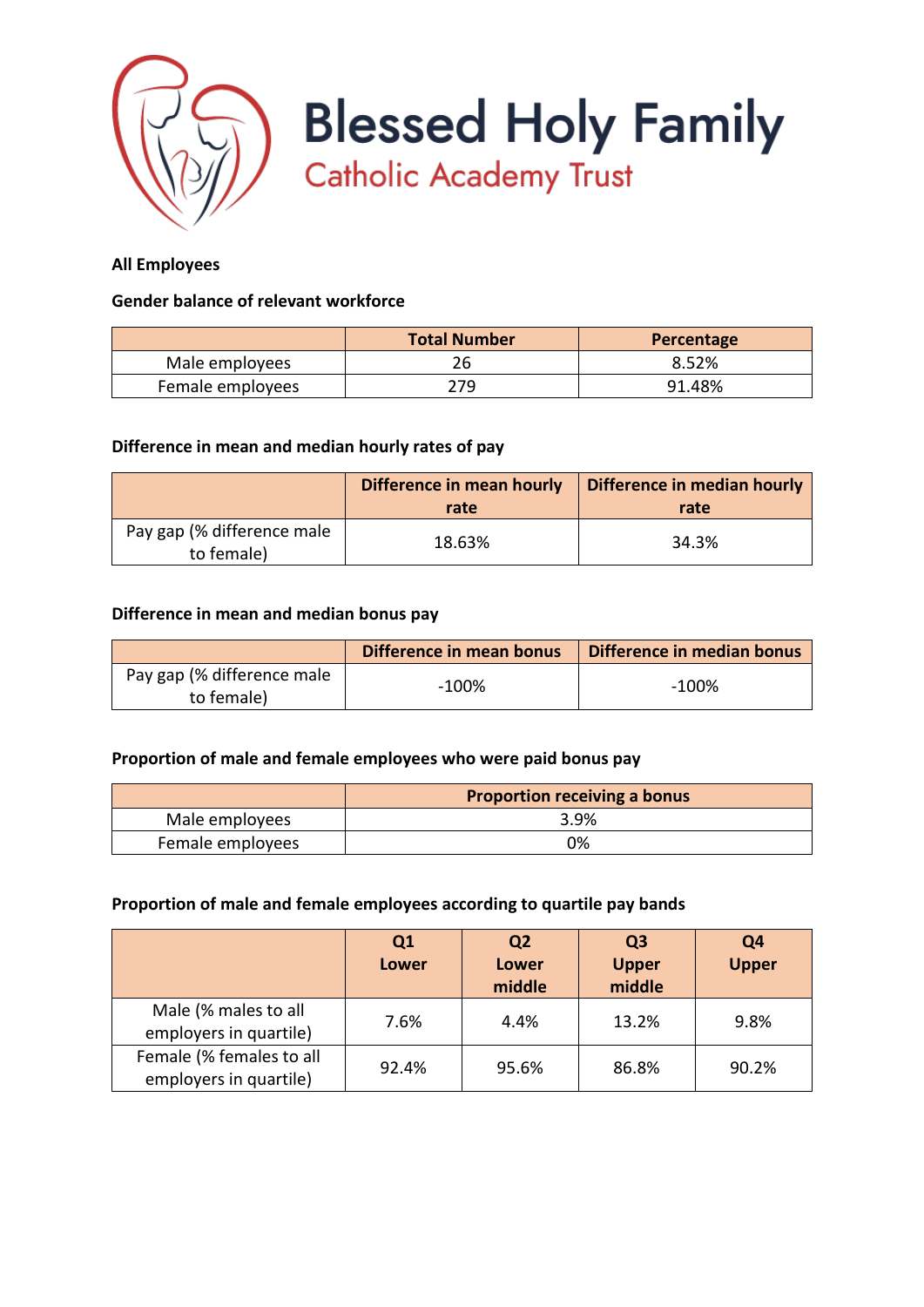

**Blessed Holy Family Catholic Academy Trust** 

## **Supporting narrative**

The Trust employs significantly more females than males. The job roles at the Trust are divided between support staff and teaching staff as follows:

|                           | <b>Support staff</b> | <b>Teaching staff</b> |
|---------------------------|----------------------|-----------------------|
| Number of posts           | 190                  | 115                   |
| Percentage of total staff | 62.3%                | 37.7%                 |

The majority of support staff are part time where as the majority of teaching staff are full time:

|                                    | <b>Support staff</b> | <b>Teaching staff</b> |
|------------------------------------|----------------------|-----------------------|
| Number of full time posts          |                      | ٩î                    |
| Percentage of total staff<br>group | 4.2%                 | 79.1%                 |

Of the 5 full time posts amongst the support staff, 6 are held by males and 2 by females.

The Trust employs a large number of staff in relatively low pay roles including Learning Assistants, Midday Supervisors, Playworkers, Cleaners and Canteen Assistants; the vast majority of these are female. The majority of the higher paid workers in the Leadership Group are also, however, female:

|                                    | Female | <b>Male</b> |
|------------------------------------|--------|-------------|
| Number of full time posts          | 14     |             |
| Percentage of total staff<br>group | 73.7%  | 26.3%       |

This balance means that when we work out the mean pay difference using the full time equivalent number of male and female staff the pay gap is -18.1%, indicating that the FTE of posts held by females is paid at a higher hourly rate than the FTE of posts held by males.

# **Action plan**

Under the law, men and women must receive equal pay for:

- the same or broadly similar work;
- work rated as equivalent under a job evaluation scheme; or
- work of equal value.